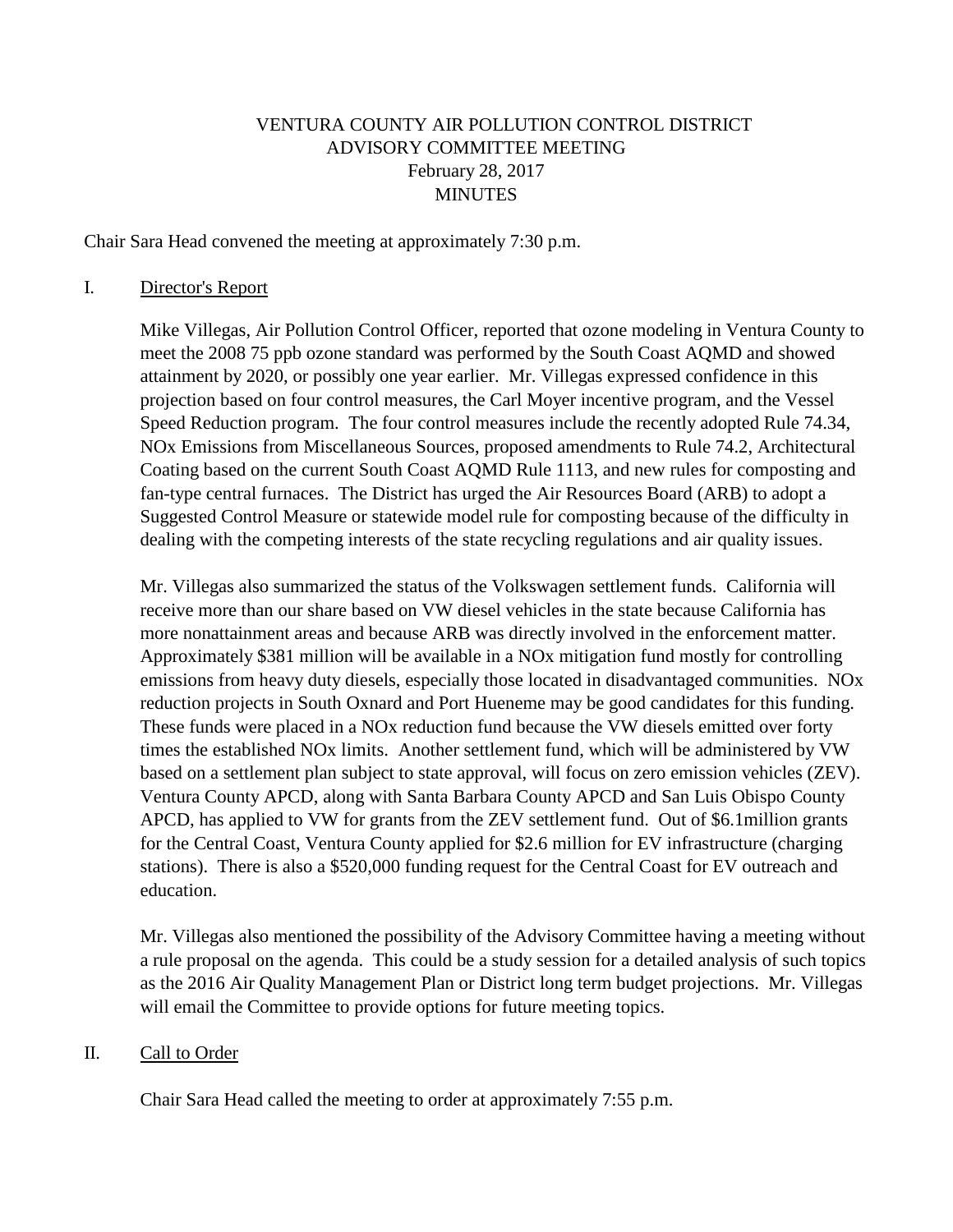VCAPCD Advisory Committee 2/28/2017 Page 2

#### III. Roll Call

| Present                                |                       |
|----------------------------------------|-----------------------|
| <b>Joan Burns</b>                      | Thomas Lucas          |
| Robert Cole                            | Hugh McTernan         |
| Raymond Garcia                         | Paul Meehan           |
| Sara Head                              | Keith Moore           |
| <b>Martin Hernandez</b>                | Alice Sterling        |
| Randy Johnson                          | <b>Steven Wolfson</b> |
| Kim Lim                                |                       |
| Absent<br><b>Richard Nick</b>          |                       |
| Staff<br>Mike Villegas<br>Chuck Thomas |                       |
| Stan Cowen                             |                       |

| Public              | Representing   |
|---------------------|----------------|
| Michael Hughes      | Himself        |
| <b>Tony Ramirez</b> | La Goya Family |
| Alfonso Paniagua    | Laguna Farms   |
| Jose Arturo Lopez   | Laguna Farms   |

# IV. Minutes

Ms. Head requested comments or changes to the minutes. Ms. Head stated there was a minor typo on page 5, bottom of the second paragraph. Mr. Garcia moved to approve the minutes as corrected, and Mr. Meehan seconded the motion.

# V. Committee Comment

There were no Committee comments.

## VI. Chair Report

There was no chair report.

VII. Public Comment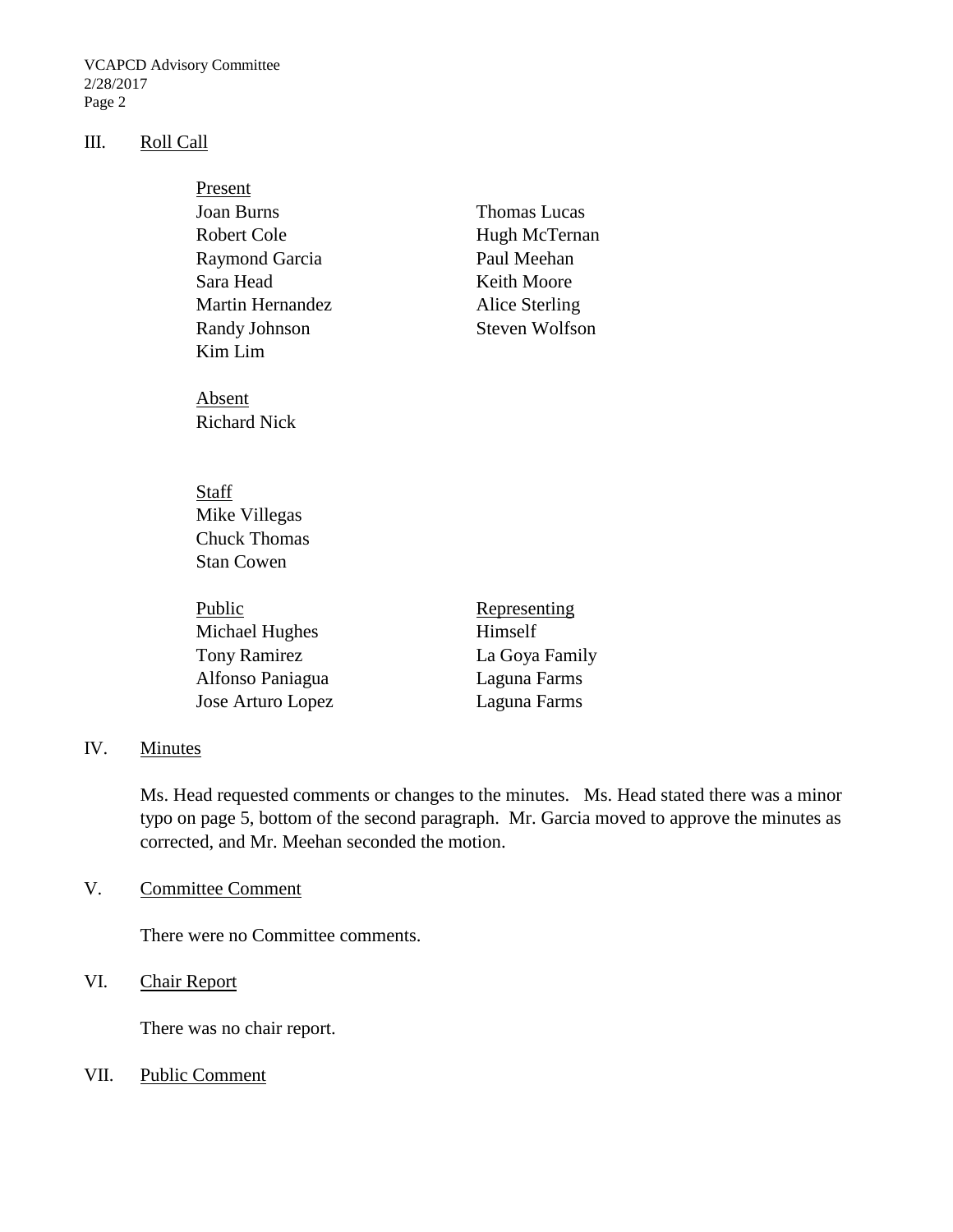Mr. Alfonso Paniagua (Laguna Farms) was concerned about new state regulations for his booster pump agricultural engines. Although this issue was not on the agenda, Mr. Villegas indicated the District would provide him with guidance on the state requirements.

### VIII. Election of Officers

Ms. Head stated the first meeting each year has a standing agenda item to elect the committee chair and vice-chair for that year. She requested nominations. Sara Head was nominated to serve as chair for another year. Ms. Head called for a vote and she was elected unanimously. Ms. Head stated she appreciated the vote of confidence from the Committee.

Ms. Head requested nominations for vice-chair. Mr. Meehan stated he is the current vice chair and would be willing to do it again. Ms. Head called for a vote and Mr. Meehan was elected unanimously.

### IX. Old Business

The Old Business was the status of VW Settlement Funds, which was discussed by Mr. Villegas in his Director's Report.

### X. New Business

Mr. Villegas provided comprehensive information on the proposed amendments to Rule 42, Permit Fees, which is a proposed 2.5 percent increase in annual permit renewal fees. Currently, 47.7 percent of the District revenue comes from permit fees, which is close to the air district average of 50 percent. The other main contributors to district revenue are DMV fees (37.4 percent) and the EPA grant (14.1 percent). Other sources of revenue include fines, state subvention, and source test observation fees. The proposed 2.5 percent increase is slightly greater than the current consumer price index (CPI) of 2.1 percent. The proposed increase is slightly more than CPI because of the mismatch between District expenses of salaries and benefits (76 percent), and the permit fees, which account for only 48 percent of the revenue. This proposal will mean a \$14 annual increase for most of the District's permit holderswho pay the minimum annual permit renewal fee amount.

The current fund balance is approximately\$8.7 million, but the District will spend \$3.5 million during the next year or two to refurbish the office building purchased by the District last year. Refurbishments include earthquake retrofits, new elevator, lighting, and office/lab retrofits. Although the resulting fund balance of \$5.2 million will still be higher than the Board policy of 4 to 6 months operating expense (\$2.7 to \$4 million), the extra cushion is needed to provide the District with the ability to more easily adapt to budget emergencies. Mr. Villegas received an email from the National Association of Clean Air Agencies (NACAA) that the current administration (Office of Management and Budget) is proposing to cutEPA's budget by about 30 percent, including a 30 percent hit to our EPA grant, or about \$300,000. Although Congress or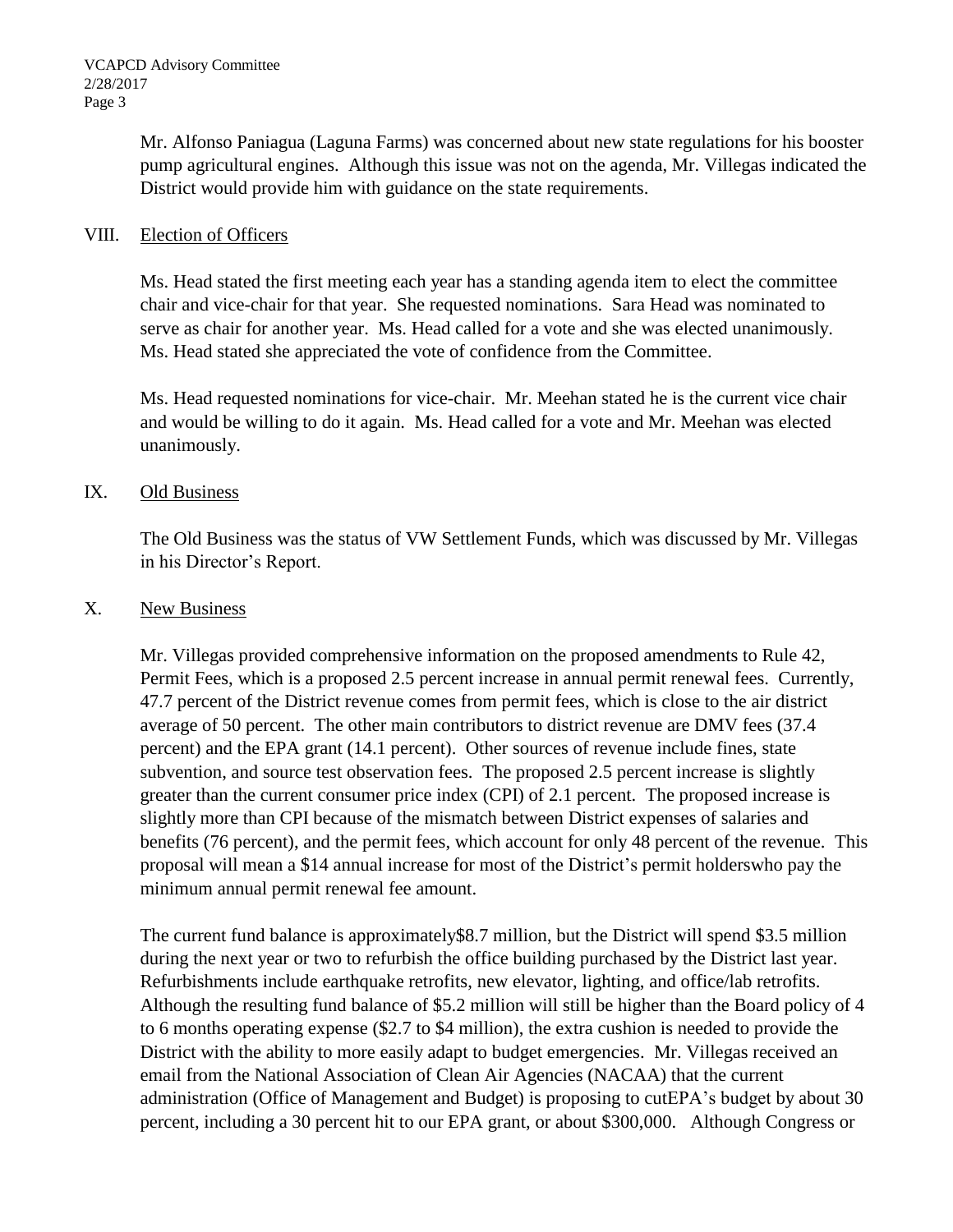the EPA administrator, Scott Pruitt, may resist this large a cut, it is an example of possible future budget issues.

Having the District own its building should save the District about \$300,000 per year in annual expense since there will be no rent expenses, which are currently at \$500,000 per year. The total cost (purchase plus renovation) of \$9 million is comparable to other similar size buildings in the county, such as the \$10 million paid by the Ventura County Community Foundation for their new Camarillo facility. The District has a current tenant in the building (a kidney dialysis center) with a lease until 2023, which will cover the current operating expenses including maintenance, landscaping, utilities, and janitorial services.

Mr. Villegas stated that he strives to manage the District in a very fiscally conservative manner. Cost cutting measures include reducing the personnel count from 64 down in 2002 when he started as APCO to 49. Based on the current uncertainty with regards to the federal budget, our program could be severely impacted. Current cost-cutting measures include not replacing two recent retirees, an Air Quality Specialist in the transportation program and a Supervising Air Quality Engineer, who managed our Carl Moyer Grant Program. Another possibility is delaying the hiring of a new Public Information Specialist and downgrading that position since it will no longer have any supervisorial responsibilities. Another strategy is to propose small fee increases on a more regular basis rather than large increases in a short period of time. This happened to the previous APCO who, because fees had not been raised for over a decade, had to raise fees twice by the maximum amount allowed by state law (15 percent each time) followed by a 10 percent fee increase..

One question from Mr. Lucas was if the District uses any outside services to reduce costs. Mr. Villegas indicated that the District has contracted with Atmospheric Analysis and Consulting (AAC) Laboratories to do our PAMS sampling and analysis to provide information for ozone modelling efforts. The District has saved other costs in the area of air quality monitoring by replacing the PM filter-based monitors with continuous beta attentuation monitors. Another savings was moving a chemist (who was no longer needed) from the lab to the Compliance Division as an air quality inspector because changes to our monitoring program. Also, the monitoring staff do an excellent job of keeping the instrumentation running.

Mr. Moore asked about the District's budget planning process. He recommended a three year planning process using a spreadsheet to account for anticipated changes to permit revenue. An example of the two electrical generating stations, which pay about \$150,000 in annual permit fees each. There is a proposal to possibly shut down one or both of these units, which will impact future district revenue. Mr. Villegas indicated that the District does a five year budget plan for the Board, and potential lost revenue is anticipated as much as possible. He suggested that the Committee may be interested in a study session on the budget planning process.

A motion was made by Mr. Johnson, and seconded by Mr Hernandez to recommend the staff's proposal to amend Rule 42, Permit Fees (2.5 percent increase in annual permit renewal fees).